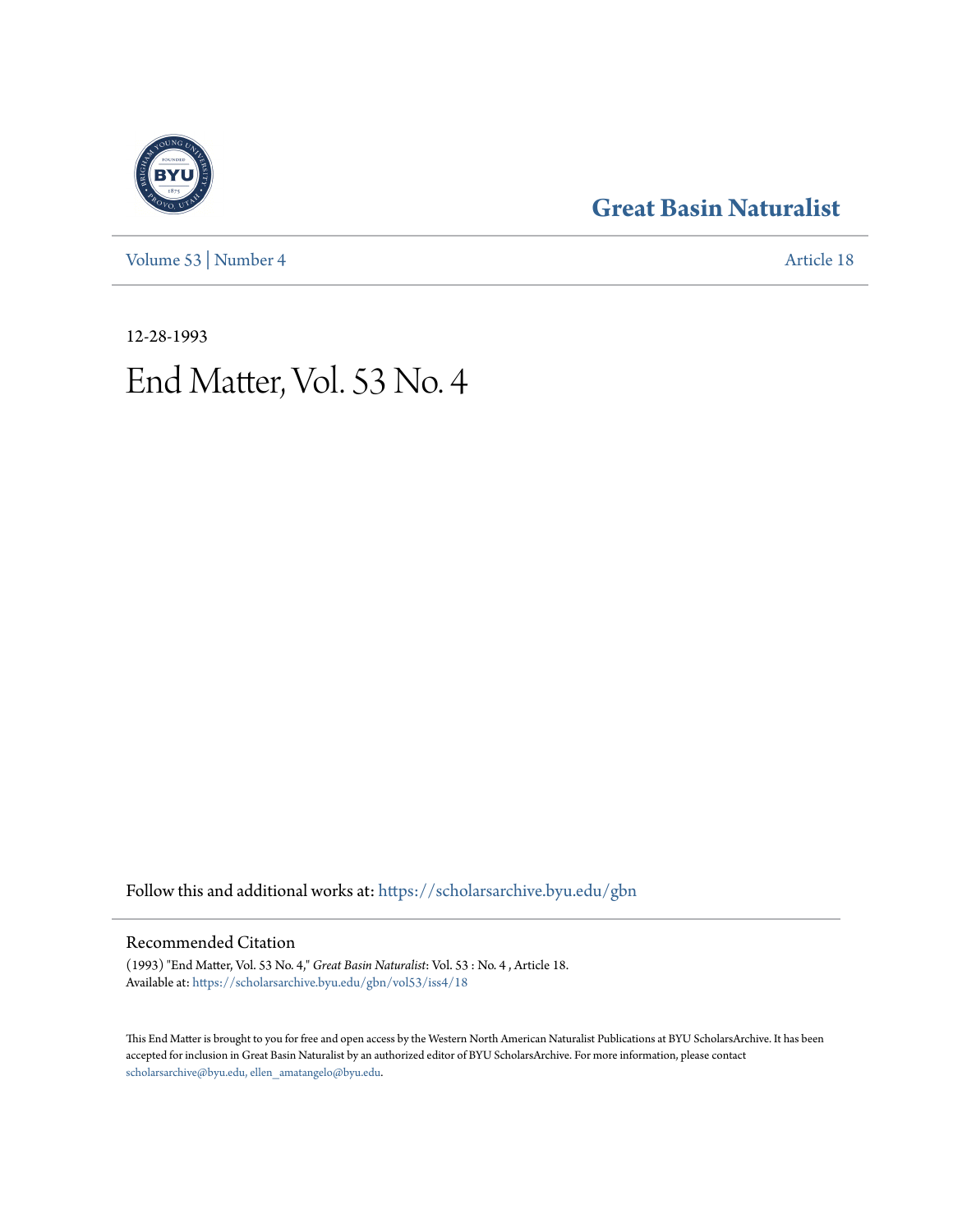#### INFORMATION FOR AUTHORS

The Great Basin Naturalist welcomes previously unpuhlished mamiscripts pertaining to the biological natural history of western North America. Pref erence will he given to concise manuscripts of up to 12.000 words.

**SUBMIT MANUSCRIPTS** to James R. Barnes, Editor, Great Basin Saturalist, 290 MLBM, Brigham Young University, Provo, Utah 84602. A cover letter accompanying the manuscript must include phone number(s) of the author submitting the manuscript; it must also provide information describing the extent to which data, text, or illustra tions have been used in other papers or books that are published, in press, submitted, or soon to be submitted elsewhere. Authors should adhere to the following guidelines; manuscripts not so pre pared may be returned for revision.

MANUSCRIPT PREPARATION. Consult \'ol. 51, No. 2 of this journal for specific instructions on style and format. These instructions, GUIDELINES FOR MANU-SCRIPTS SUBMITTED TO THE GREAT BASIN NATURALIST supply greater detail than those presented here in condensed form. The guidelines are printed at the back of the issue; additional copies are available from the editor upon request. Also, check the most recent issue of the Great Basin Naturalist for changes and refer to the CBE Style Manual. 5th edition (Council of Biology Editors, One Illinois Center, Suite 200, 111 East Wacker Drive, Chicago, IL 60601-4298 USA, PHONE: (312) 616-0800, FAX: (312) 616-0226; \$24).

TYPE AND DOUBLE SPACE all materials, including literature cited, table headings, and figure legends. Avoid hyphenated words at right-hand margins. Underline words to be printed in italics. Use stan dard bond ( $22 \times 28$  cm), leaving 2.5-cm margins on all sides.

SUBMIT 3 COPIES of the manuscript and the original on a 5.25- or 3.5-inch disk utilizing WordPerfect 4.2 or above. Number all pages and assemble each copy separately: title page, abstract and key words, text, acknowledgments, literature cited, appendices, tables, figure legends, figures.

TITLE PAGE includes an informative title no longer than 15 words, names and addresses of authors, a running head of fewer than 40 letters and spaces, footnotes to indicate change of address and author to whom correspondence should be addressed if other than the first author.

**ABSTRACT** states the purpose, methods, results, and conclusions of the research. It is followed by 6-12 key words, listed in order of decreasing importance, to be used for indexing.

TEXT has centered main headings printed in all capital letters; second-level headings are centered in upper- and lowercase letters; third-level headings begin paragraphs.

VOUCHER SPECIMENS. Authors are encouraged to designate, properly prepare, label, and deposit high-quality youcher specimens and cultures documenting their research in an established permanent collection, and to cite the repository in publication.

REFERENCES IN THE TEXT are cited by author and date. e.g., Martin 1989 or Martin 1989 Multiple citations should be separated by commas and listed. in chronological order. Use " et al." after name of first author for citations having more than two authors

ACKNOWLEDGMENTS, under <sup>a</sup> centered main heading, include special publication numbers when appropriate.

LITERATURE CITED, also under a centered main heading, lists references alphabetically in the following formats:

- Mack. G. D., and L. D. Flake. 1980 Habitat rela tionships of waterfowl broods on South Dakota stock ponds. Journal of Wildlife Management 44: 695-700.
- Sousa, W. P. 1985. Disturbance and patch d\namics on rocky intertidal shores. Pages 101-124 in S. T. A. Pickett and P. S. White, eds., The ecologx of natural disturbance and patch dy namics. Academic Press, New York.
- Coulson, R. N., and J. A. Witter. 1984. Forest entomologx ; ecologx and management. John Wiley and Sons. Inc., New York. 669 pp.

TABLES are double spaced on separate sheets and designed to fit the width of either a single column or a page. Use lowercase letters to indicate footnotes.

PHOTOCOPIES OF FIGURES are submitted initially with the manuscript, editors may suggest changes. Lettering on figures should be large enough to withstand reduction to one- or two-cohmm width Originals must be no larger than 22 • 28 cm

NOTES. If the manuscript would be more appropriate as a short conununication or note, follow the abo\e instructions but do not include an abstract

A CHARGE of S45 per page is made for articles published, the rate for subscribers will be \$40 perpage. However, manuscripts with complex tables and or numerous half-tones will be assessed an additional charge. Reprints may be purchased at the time of publication (an order form is sent with the proofs'

#### FINAL CHECK:

- Cover letter explains any duplication of information and provides phone number s'
- 3 copies of the manuscript and WordPerfect disk
- Conformitx with instructions
- Photocopies of illustrations